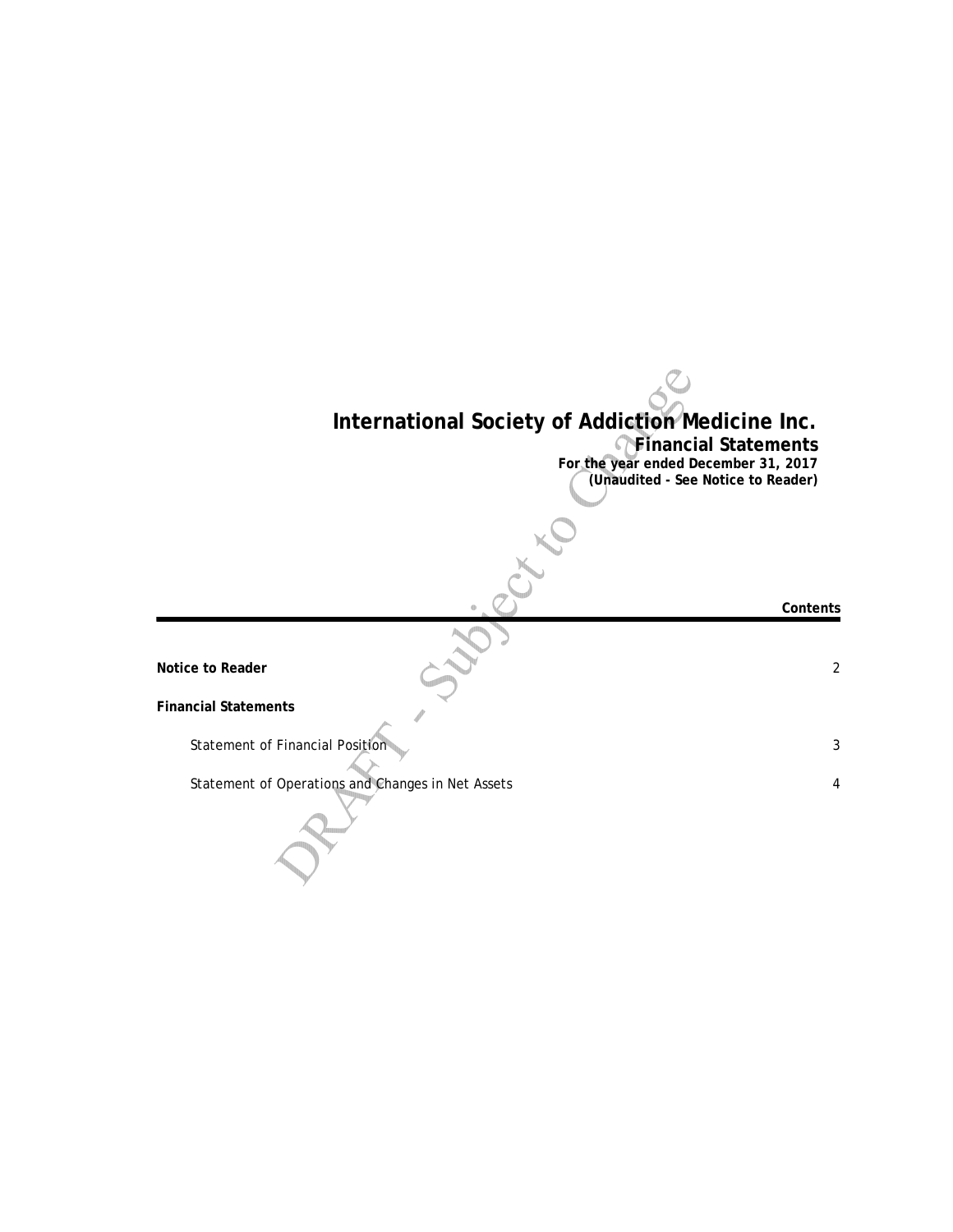## **Notice to Reader**

On the basis of information provided by management, we have compiled the statement of financial position of International Society of Addiction Medicine Inc. as at December 31, 2017 and the statement of operations and changes in net assets for the year then ended.

We have not performed an audit or a review engagement in respect of these financial statements and, accordingly, we express no assurance thereon.

Readers are cautioned that these statements may not be appropriate for their purposes.<br>
Chartered Professional Accountants<br>
Calgary, Alberta<br>
May 28, 2018

Chartered Professional Accountants

Calgary, Alberta May 28, 2018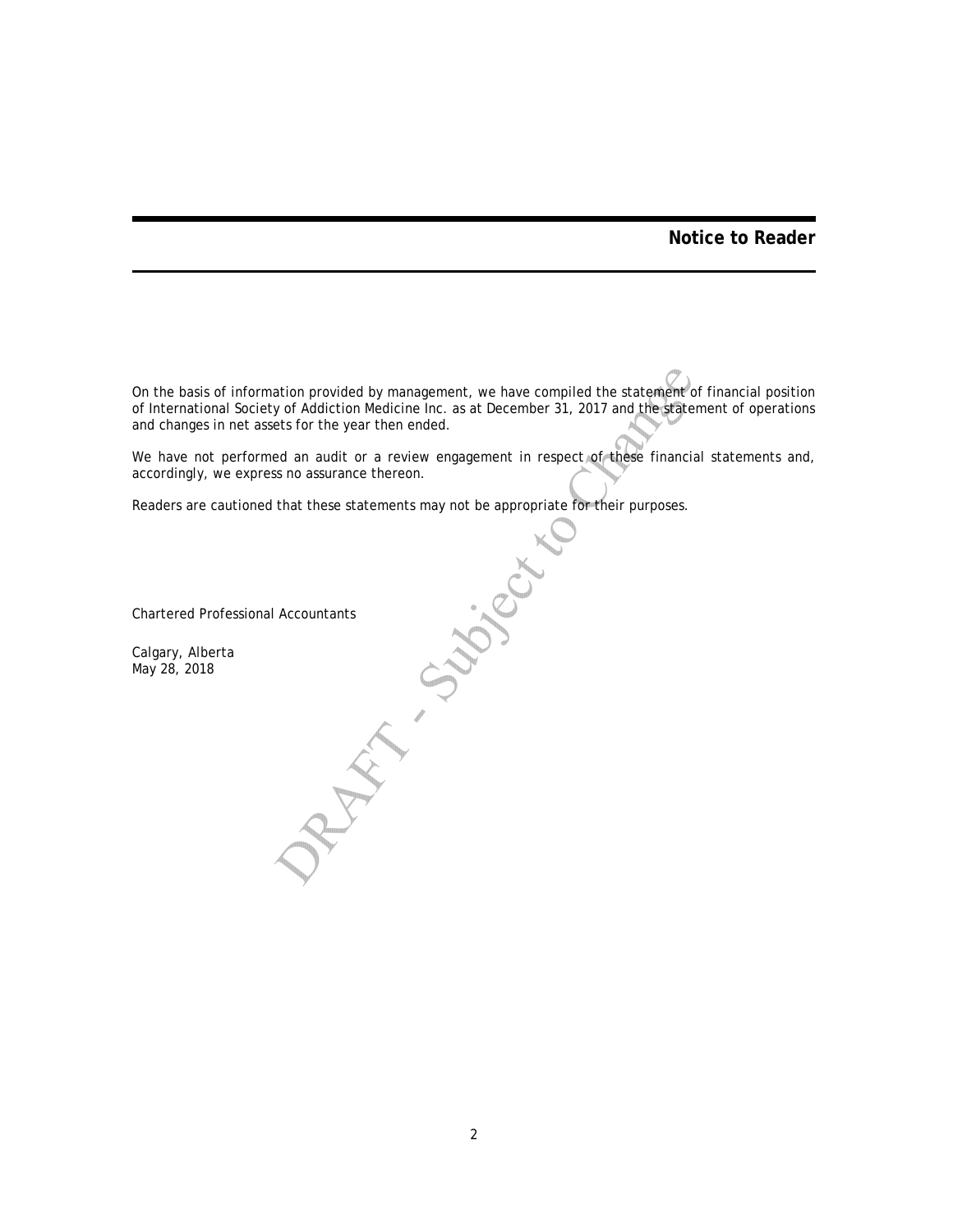## **International Society of Addiction Medicine Inc. Statement of Financial Position (Unaudited - See Notice to Reader)**

| December 31                                                              | 2017              |      | 2016              |
|--------------------------------------------------------------------------|-------------------|------|-------------------|
| <b>Assets</b>                                                            |                   |      |                   |
| Current<br>Cash<br>Prepaid expenses                                      | \$<br>303,083     | \$   | 193,396<br>3,340  |
|                                                                          | 303,083           |      | 196,736           |
| Equipment                                                                | 284               |      | 406               |
|                                                                          | 303,367           | $\,$ | 197,142           |
| <b>Liabilities and Net Assets</b>                                        |                   |      |                   |
| Current<br>Accounts payable and accrued liabilities                      | \$<br>3,600       | \$   | 3,600             |
| Net assets<br>Unrestricted net assets<br>Internally restricted net asset | 243,314<br>56,453 |      | 133,120<br>60,422 |
|                                                                          | 299,767           |      | 193,542           |
|                                                                          | \$<br>303,367     | \$   | 197,142           |
|                                                                          |                   |      |                   |